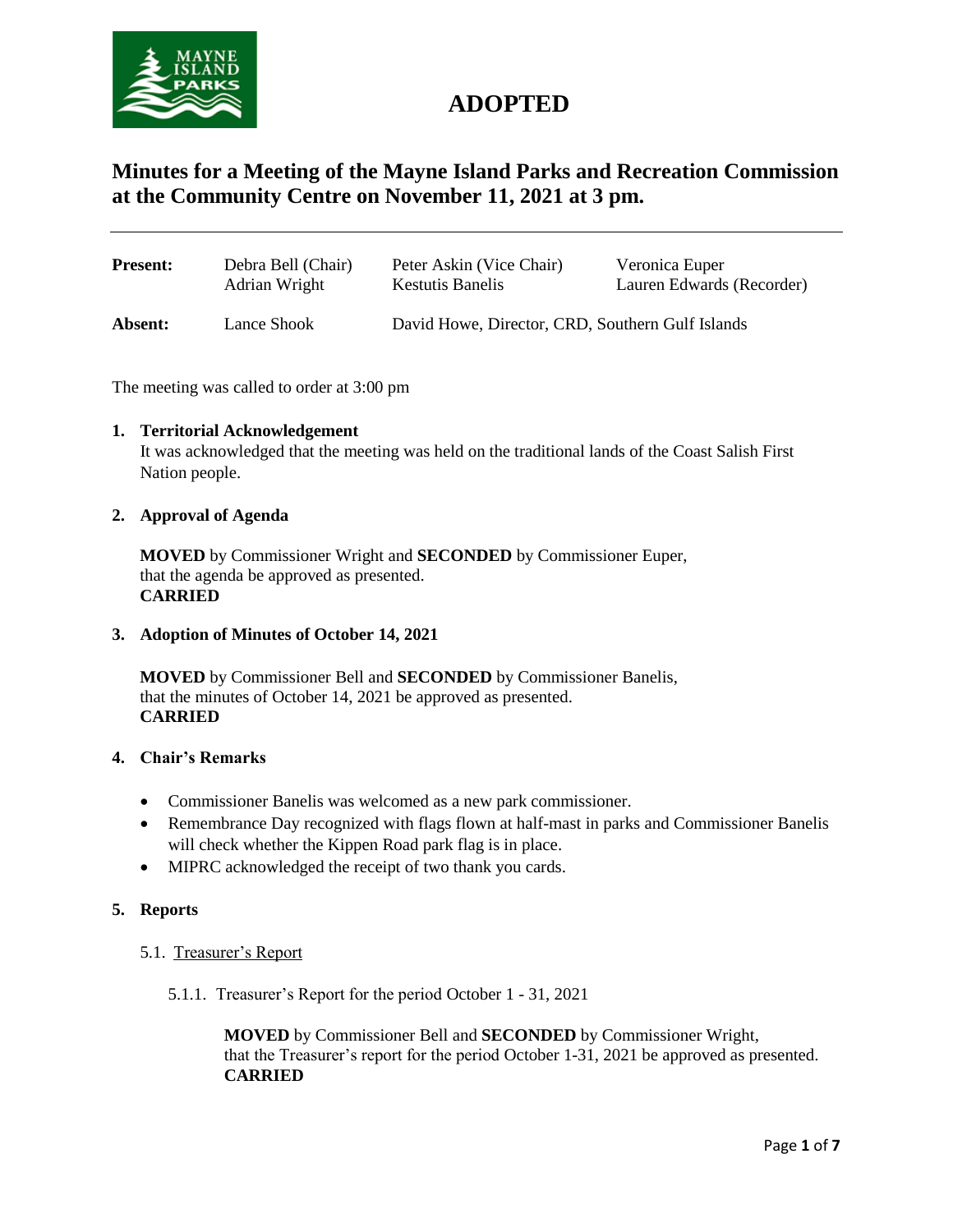5.1.2. Budgeting for cultural monitoring The budget request for cultural monitoring has been approved by CRD.

### 5.2. Administration

- 5.2.1. Follow up Action Report (not covered elsewhere) It was agreed that WSÁNEĆ Leadership Council Society will be asked to consider First Nation names for the hiking and walking trails brochure.
- 5.2.2. SGI Active Transportation update There have been no further meetings to report on.
- 5.2.3. Meeting location availability MIPRC members can meet in the library in small committee groups. The Commission is scheduled to meet at the Community Centre until next spring.
- 5.2.4. Recreational funding: Youth Night Commissioner Euper will follow up on this item.
- 5.2.5. Flag policy MIPRC will follow provincial guidelines until CRD guidelines are developed.

#### 5.3. Committees

5.3.1. Land Acquisition

Priority list for property acquisitions:

- A draft guideline document was distributed for review and comments by November 20th.
- The draft guidelines were prepared through researching other small communities and adapted for Mayne Island.
- The guidelines encompass parks, trails, water access and affordability.
- Once finalized, a brief introduction will tie it to the Parks Master Plan and it was recommended it be included in the supplement to the Commissioners' Handbook.
- , 5.4. Parks
	- 5.4.1. Miners Bay Report received for information (attached) The no smoking sign has been installed.
	- 5.4.2. Dinner Bay
		- a) Commissioner Bell will continue to follow up on the Lions building license.
		- b) Adachi Pavilion has been cleaned out and winterized. Commissioner Wright will follow up to replace the outdated fire extinguisher.
		- c) Commissioner Banelis will check on the park regularly while Commissioner Shook is away.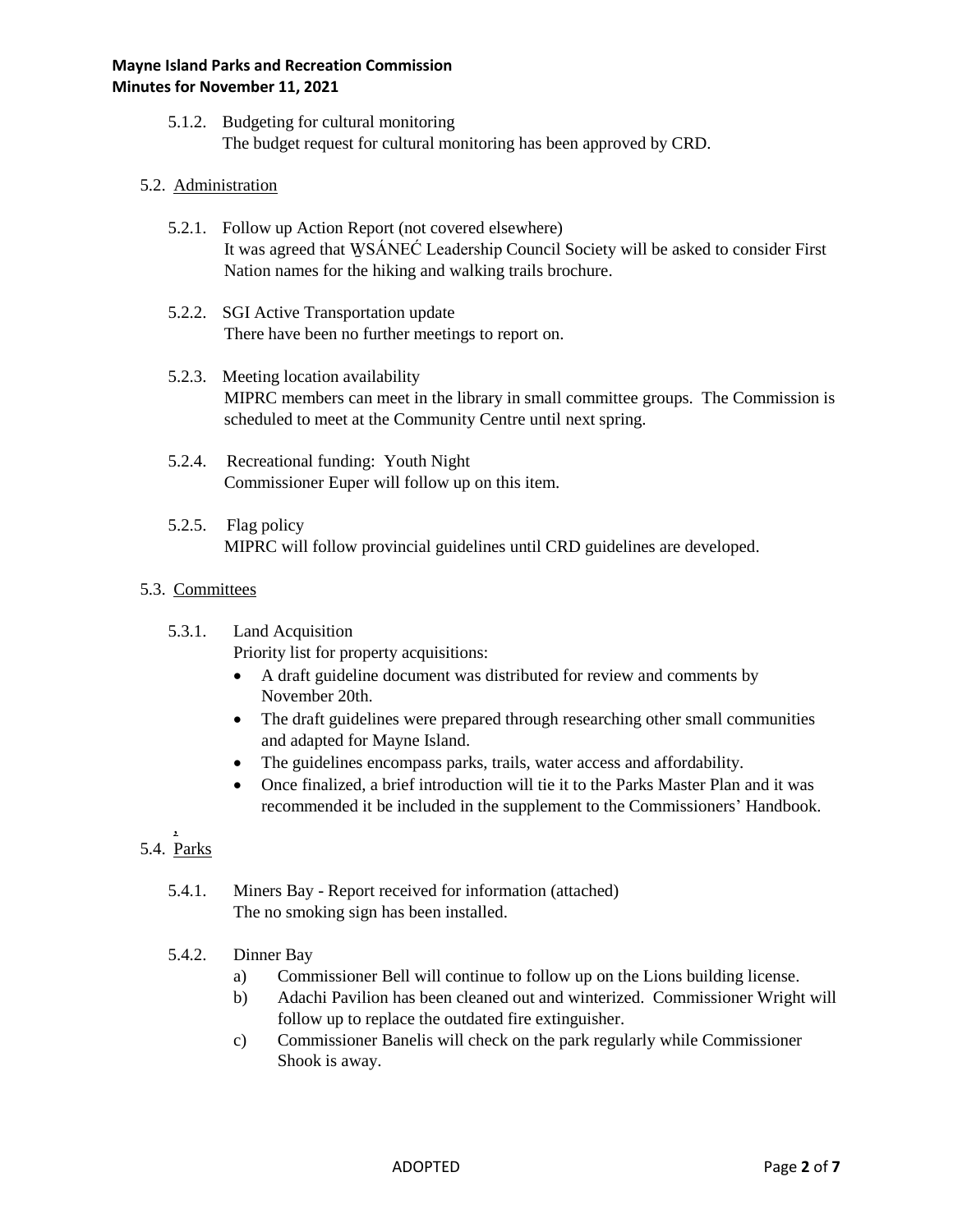#### **Mayne Island Parks and Recreation Commission Minutes for November 11, 2021**

#### 5.4.3. Japanese Garden

Initiatives put forward by garden volunteers raise questions pertaining to commercial activities and allowable social media. Commissioner Bell will follow up and liaise with Justine Starke as necessary.

- 5.4.4. Cotton Park Report received for information (Attached)
- 5.4.5. Emma and Felix Jack Park

Sign installation update: The cultural monitor was on site when post holes were dug. A photo was taken and will be posted. The sign should be installed by November  $18<sup>th</sup>$ .

- 5.4.6. Anson Road/Pocket parks
	- a) Revegetation and sign update:
		- Some signs are up, but there were no pack in/out garbage signs and no smoking signs available.
		- Discussed the CRD contracted work for this site and the liaison required with MIPRC commissioners as this is a unique situation.
	- b) Pocket park assessment
		- It was decided that assessing pocket parks will continue and Commissioner Banelis will contact the arborist to assess next the pocket park at Charter Road and Club Crescent.
		- Discussed the requirement that the arborist report should provide advice for the timing of follow-up assessments and that this advice can be added to the completed Don Herbert Pocket Park assessment.
		- Commissioner Banelis will inquire whether the standard Arborist Association report may be used.

### 5.4.7. Beechwood Drive

It was reported that CRD had been consulted on the path forward regarding dedicated recreational usage for park properties and the recommendation was for neighbourhood consultation. Islands Trust advised park zoning (P) allows for recreational development.

5.4.8.Trail Network Development – Report received for information (attached)

#### **6. Correspondence/Meetings**

- 6.1. Card of appreciation from recreational funding recipient.
- 6.2. Email application to become a commissioner of MIPRC.
- 6.3. Email request for family reunion at the Adachi Pavilion summer 2022.
- 6.4. Emails to/from CRD re: Village Bay Boat ramp tenure.
- 6.5. Emails regarding Japanese Garden donations.
- 6.6. Draft agreements received from CRD re: Mt. Parke Improvement District and BC Hydro.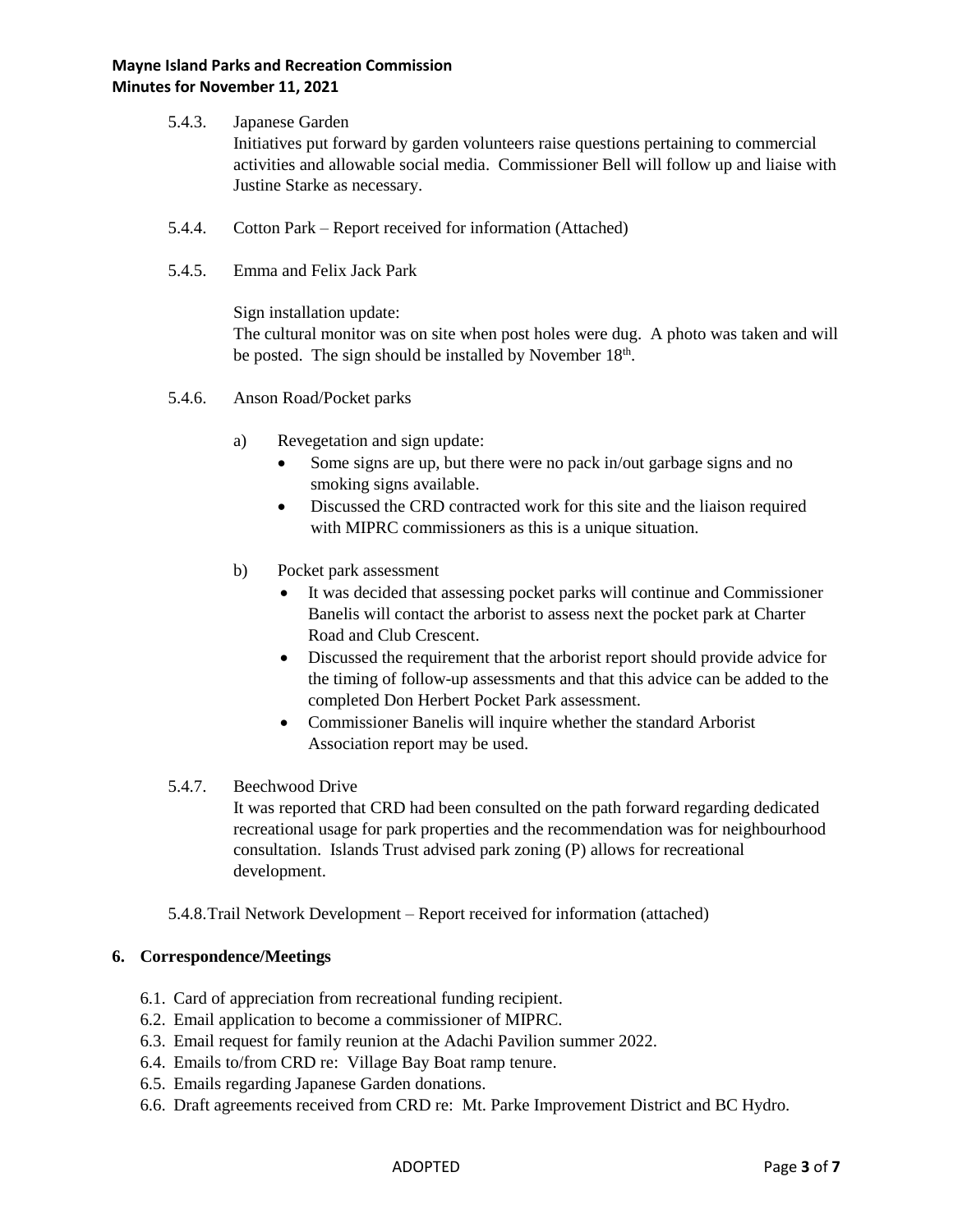6.7. Application for a wedding August 27, 2022 at the Adachi Pavilion.

#### **7. New Business**

Transportation Integration Plan:

- It was recommended that each commissioner complete the online survey individually.
- It was stated that the Active Transportation Integration Plan will set up a new commission to address services provided for water, bus, bike and pedestrian access and that a community referendum will be necessary.
- Discussed concerns for informing the research on this project.

## **8. Motion to Close the Meeting in accordance with Community Charter Part 4, Division 3, Section 90(1)(a) and that recorder and staff attend the meeting.**

**MOVED** by Commissioner Bell and **SECONDED** by Commissioner Wright,

That the meeting be closed in accordance with the Community Charter Part 4, Division 3, Section 90(1)(a) personal information about an identifiable individual who holds or is being considered for a position as an officer, employee or agent of the municipality or another position appointed by the municipality; and that the recorder and staff attend the meeting. **CARRIED**

- 8.1. New commissioner applications
- 8.2. Reappointments

#### **9. Rise and Report** (If any)

Motions were passed to recommend the appointment of Jane Schneider and Michael Kilpatrick as new MIPRC commissioners.

Motions were passed to recommend the reappointment of Adrian Wright, Peter Askin, Veronica Euper and Debra Bell as MIPRC commissioners.

#### **10. Meeting Adjournment**

**MOVED** by Commissioner Wright and **SECONDED** by Commissioner Euper, that the Mayne Island Parks and Recreation Commission meeting be adjourned. **CARRIED**

The meeting adjourned at 4:53

**\_\_\_\_\_\_\_\_\_\_\_\_\_\_\_\_\_\_\_\_\_\_\_\_\_\_\_\_\_\_\_\_\_\_\_\_**

Original signed by December 9, 2021

**Debra Bell, Chair DATE**

\_\_\_\_\_\_\_\_\_\_\_\_\_\_\_\_\_\_\_\_\_\_\_\_\_\_\_\_\_\_\_\_\_\_\_ \_\_\_\_\_\_\_\_\_\_\_\_\_\_\_\_\_\_\_\_\_\_\_\_\_\_\_\_\_\_\_\_\_\_\_\_

Original signed by

**Lauren Edwards, Recorder**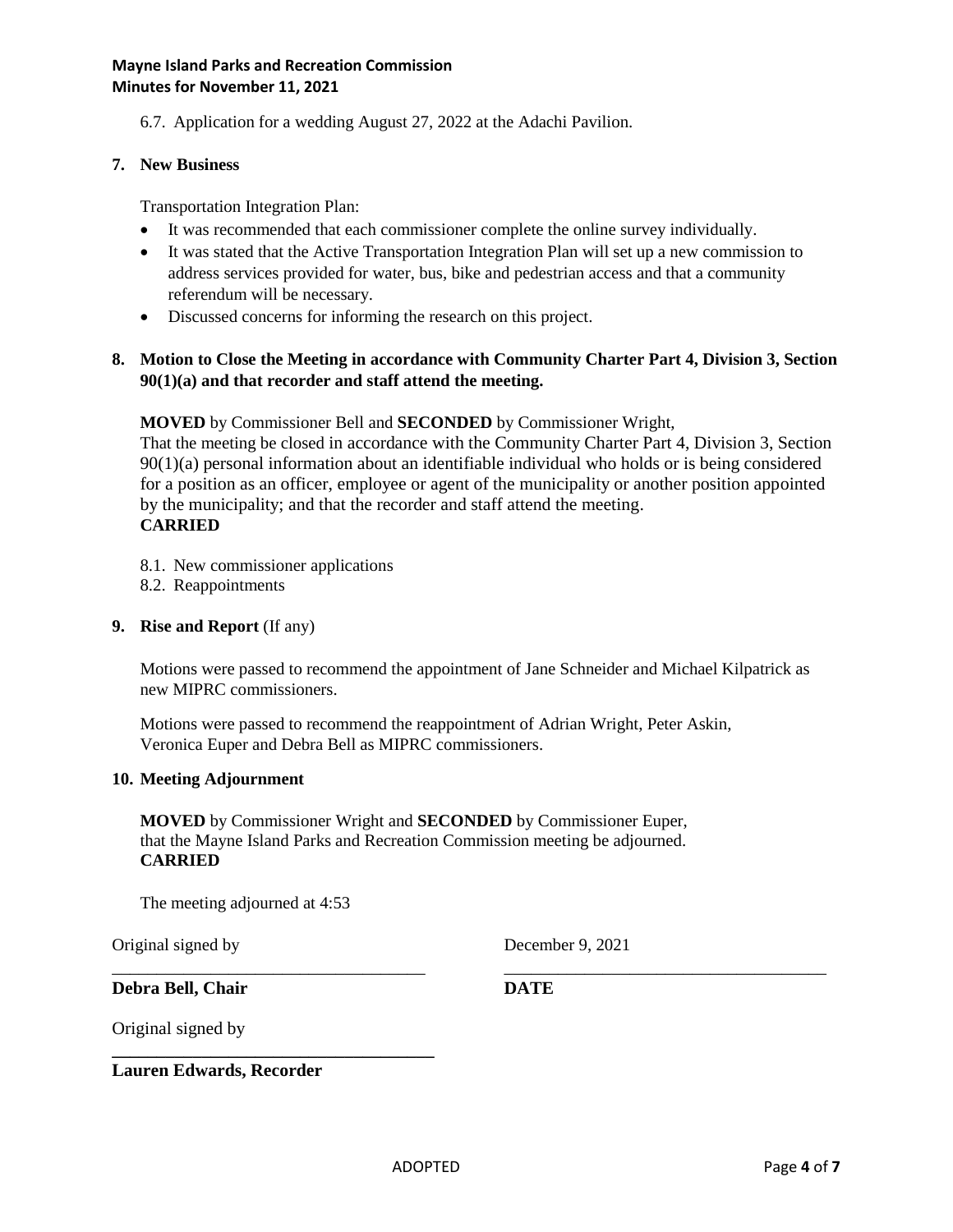#### Attachment 1

## Miners Bay Park Report

- 1. Bandstand painting half complete. To be continued as weather permits.
- 2. Bandstand flooring project in limbo.
- 3. Christmas lights to go up as weather permits.
- 4. Evestrough clearing ongoing.
- 5. Awaiting windows for replacement.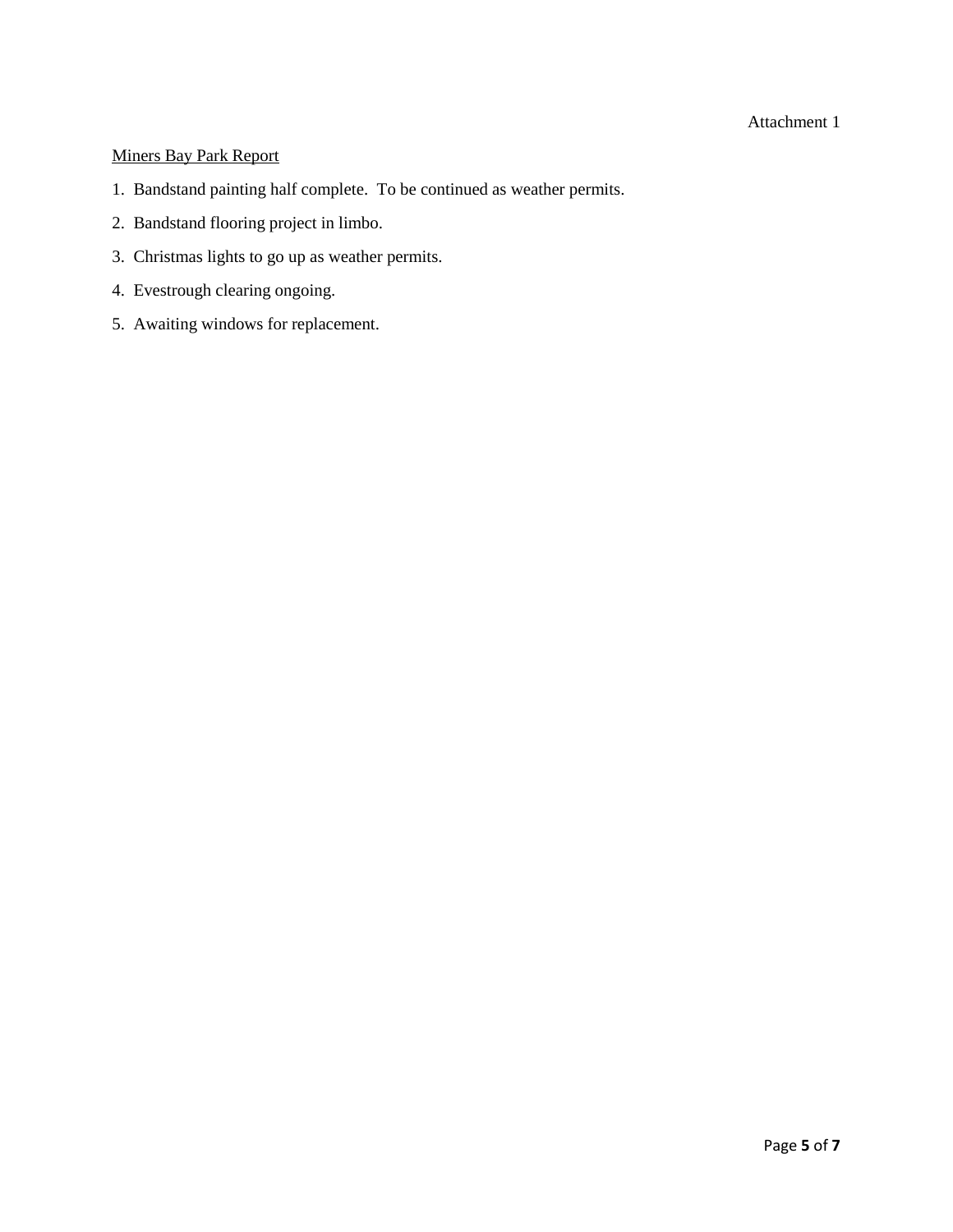Cotton Park Report for the period ended November 11, 2021

- Fall cleanup in progress including leaf blowing; deadheading and mulching garden beds;
- Lawn cut (Gareth) and all edging done (Mitch);
- Irrigation lines blown out with assistance from Michael K. from Japanese Garden;
- Cleaned the gutters;
- Planted 2 camas lilies; and 35 tulip and other bulbs.